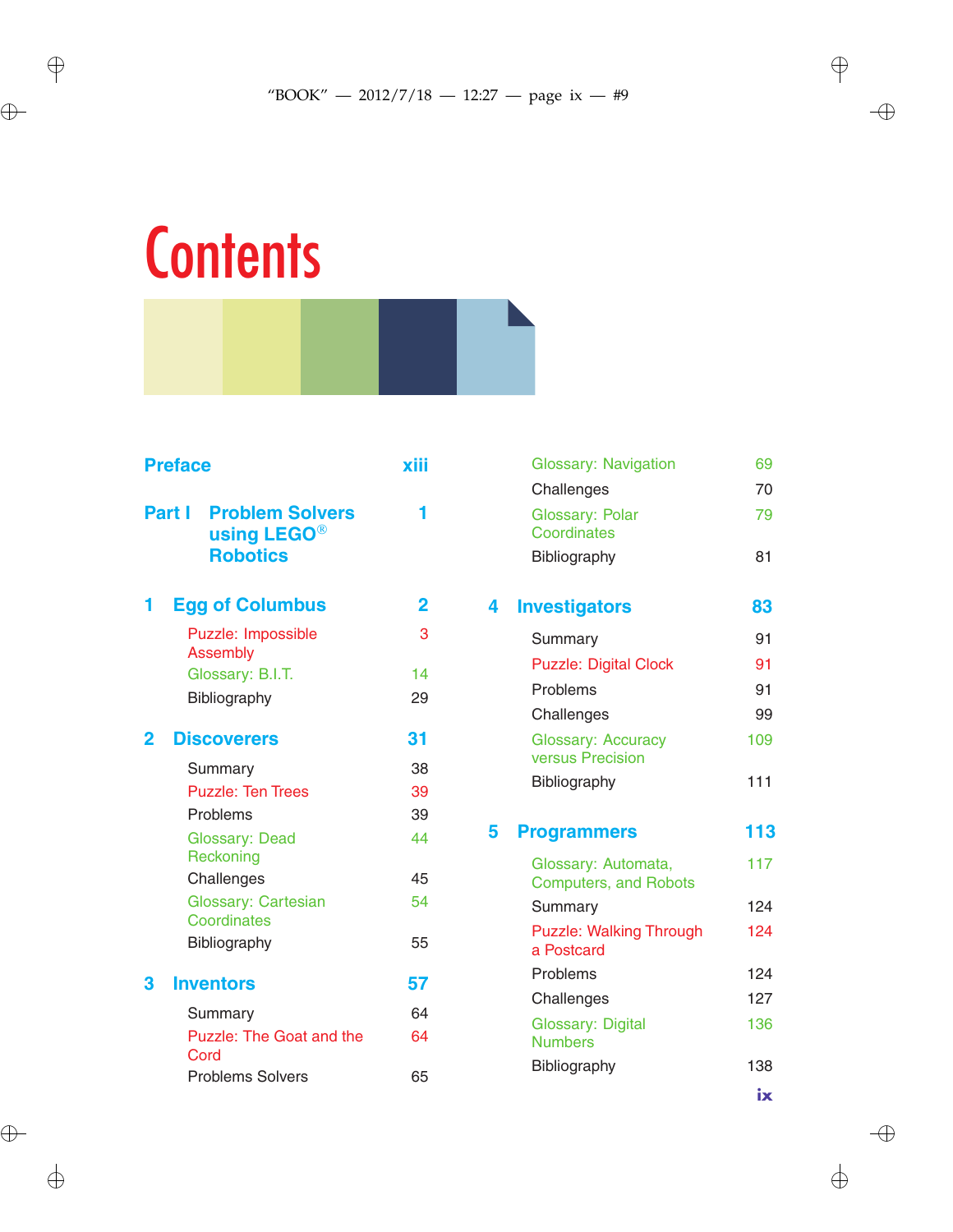$\bigoplus$ 

 $\bigoplus$ 

| 6   | <b>Conquerors</b>                                    | 140 |
|-----|------------------------------------------------------|-----|
|     | Summary                                              | 148 |
|     | Puzzle: Algopuzzle                                   | 148 |
|     | Problems                                             | 148 |
|     | <b>Glossary: Exponential</b><br>Growth               | 155 |
|     | Challenges                                           | 162 |
|     | Bibliography                                         | 172 |
|     | <b>Code Breakers</b>                                 | 174 |
|     | Summary                                              | 185 |
|     | Puzzle: A Variant on<br><b>Conway's Sequence</b>     | 185 |
|     | Problems                                             | 185 |
|     | Glossary: Checksum                                   | 194 |
|     | Challenges                                           | 195 |
|     | <b>Glossary: Endianness</b>                          | 204 |
|     | Bibliography                                         | 204 |
| 8   | <b>Modelers</b>                                      | 206 |
|     | <b>Glossary: Open-Loop</b><br>versus Closed-Loop     | 215 |
|     | Summary                                              | 222 |
|     | <b>Puzzle: Crazy Bird</b>                            | 223 |
|     | Problems                                             | 223 |
|     | <b>Glossary: Normal</b>                              | 227 |
|     | (Gaussian) Distribution<br><b>Function</b>           |     |
|     | Challenges                                           | 237 |
|     | Bibliography                                         | 240 |
|     | <b>Problem-Solving</b><br>Part II<br><b>Robots</b>   | 243 |
|     | <b>Puzzle: Limits of Rational</b><br><b>Thinking</b> | 247 |
|     | Bibliography                                         | 252 |
| 9   | <b>Bugs</b>                                          | 254 |
| 9.1 | They Call Me Braitenberg                             | 259 |

| 9.2<br>Helmholtz, Differences<br>Make the Word<br>Cauchy and the Role of<br>9.3<br>Convergence<br>Summary<br><b>Puzzle: 72 Pencils</b><br>Problems<br><b>Glossary: Transistor</b><br>Challenges<br>Bibliography<br><b>Intelligent Robots?</b><br>10<br>10.1<br>Bernoulli, Mysterious<br>Random<br>Glossary: Random<br><b>Numbers</b><br>10.2 <sub>1</sub><br>Al-Khwärizmi is Counting<br>the Past<br>10.3<br>Nelson, Signals and<br>Messages<br>10.4<br>Piccard, Events Change<br>the World<br>Summary<br><b>Puzzle: Diabolical Pencil</b><br>Problems<br>Challenges<br>Bibliography<br>11<br><b>Robot Intelligence</b><br>11.1<br>Moore and the Power of<br>Graphs<br>11.2<br>Rodney, The Art of<br>Arbitration<br>11.3<br>Dewey, Learning by<br>Doing<br>11.4<br>Da Vinci, Creative<br><b>Creatures</b><br>Summary<br><b>Puzzle: A Paradox</b> |     |
|--------------------------------------------------------------------------------------------------------------------------------------------------------------------------------------------------------------------------------------------------------------------------------------------------------------------------------------------------------------------------------------------------------------------------------------------------------------------------------------------------------------------------------------------------------------------------------------------------------------------------------------------------------------------------------------------------------------------------------------------------------------------------------------------------------------------------------------------------|-----|
|                                                                                                                                                                                                                                                                                                                                                                                                                                                                                                                                                                                                                                                                                                                                                                                                                                                  | 263 |
|                                                                                                                                                                                                                                                                                                                                                                                                                                                                                                                                                                                                                                                                                                                                                                                                                                                  | 268 |
|                                                                                                                                                                                                                                                                                                                                                                                                                                                                                                                                                                                                                                                                                                                                                                                                                                                  | 271 |
|                                                                                                                                                                                                                                                                                                                                                                                                                                                                                                                                                                                                                                                                                                                                                                                                                                                  | 272 |
|                                                                                                                                                                                                                                                                                                                                                                                                                                                                                                                                                                                                                                                                                                                                                                                                                                                  | 272 |
|                                                                                                                                                                                                                                                                                                                                                                                                                                                                                                                                                                                                                                                                                                                                                                                                                                                  | 281 |
|                                                                                                                                                                                                                                                                                                                                                                                                                                                                                                                                                                                                                                                                                                                                                                                                                                                  | 282 |
|                                                                                                                                                                                                                                                                                                                                                                                                                                                                                                                                                                                                                                                                                                                                                                                                                                                  | 289 |
|                                                                                                                                                                                                                                                                                                                                                                                                                                                                                                                                                                                                                                                                                                                                                                                                                                                  | 292 |
|                                                                                                                                                                                                                                                                                                                                                                                                                                                                                                                                                                                                                                                                                                                                                                                                                                                  | 296 |
|                                                                                                                                                                                                                                                                                                                                                                                                                                                                                                                                                                                                                                                                                                                                                                                                                                                  |     |
|                                                                                                                                                                                                                                                                                                                                                                                                                                                                                                                                                                                                                                                                                                                                                                                                                                                  | 307 |
|                                                                                                                                                                                                                                                                                                                                                                                                                                                                                                                                                                                                                                                                                                                                                                                                                                                  | 310 |
|                                                                                                                                                                                                                                                                                                                                                                                                                                                                                                                                                                                                                                                                                                                                                                                                                                                  | 315 |
|                                                                                                                                                                                                                                                                                                                                                                                                                                                                                                                                                                                                                                                                                                                                                                                                                                                  | 323 |
|                                                                                                                                                                                                                                                                                                                                                                                                                                                                                                                                                                                                                                                                                                                                                                                                                                                  | 327 |
|                                                                                                                                                                                                                                                                                                                                                                                                                                                                                                                                                                                                                                                                                                                                                                                                                                                  | 328 |
|                                                                                                                                                                                                                                                                                                                                                                                                                                                                                                                                                                                                                                                                                                                                                                                                                                                  | 328 |
|                                                                                                                                                                                                                                                                                                                                                                                                                                                                                                                                                                                                                                                                                                                                                                                                                                                  | 333 |
|                                                                                                                                                                                                                                                                                                                                                                                                                                                                                                                                                                                                                                                                                                                                                                                                                                                  | 340 |
|                                                                                                                                                                                                                                                                                                                                                                                                                                                                                                                                                                                                                                                                                                                                                                                                                                                  | 342 |
|                                                                                                                                                                                                                                                                                                                                                                                                                                                                                                                                                                                                                                                                                                                                                                                                                                                  | 347 |
|                                                                                                                                                                                                                                                                                                                                                                                                                                                                                                                                                                                                                                                                                                                                                                                                                                                  |     |
|                                                                                                                                                                                                                                                                                                                                                                                                                                                                                                                                                                                                                                                                                                                                                                                                                                                  | 355 |
|                                                                                                                                                                                                                                                                                                                                                                                                                                                                                                                                                                                                                                                                                                                                                                                                                                                  |     |
|                                                                                                                                                                                                                                                                                                                                                                                                                                                                                                                                                                                                                                                                                                                                                                                                                                                  | 363 |
|                                                                                                                                                                                                                                                                                                                                                                                                                                                                                                                                                                                                                                                                                                                                                                                                                                                  | 368 |
|                                                                                                                                                                                                                                                                                                                                                                                                                                                                                                                                                                                                                                                                                                                                                                                                                                                  | 372 |
|                                                                                                                                                                                                                                                                                                                                                                                                                                                                                                                                                                                                                                                                                                                                                                                                                                                  | 373 |
| Problems                                                                                                                                                                                                                                                                                                                                                                                                                                                                                                                                                                                                                                                                                                                                                                                                                                         | 373 |
| Challenges                                                                                                                                                                                                                                                                                                                                                                                                                                                                                                                                                                                                                                                                                                                                                                                                                                       | 375 |

## **x Contents**

 $\rightarrow$ 

 $\bigoplus$ 

 $\bigoplus$ 

 $\bigoplus$